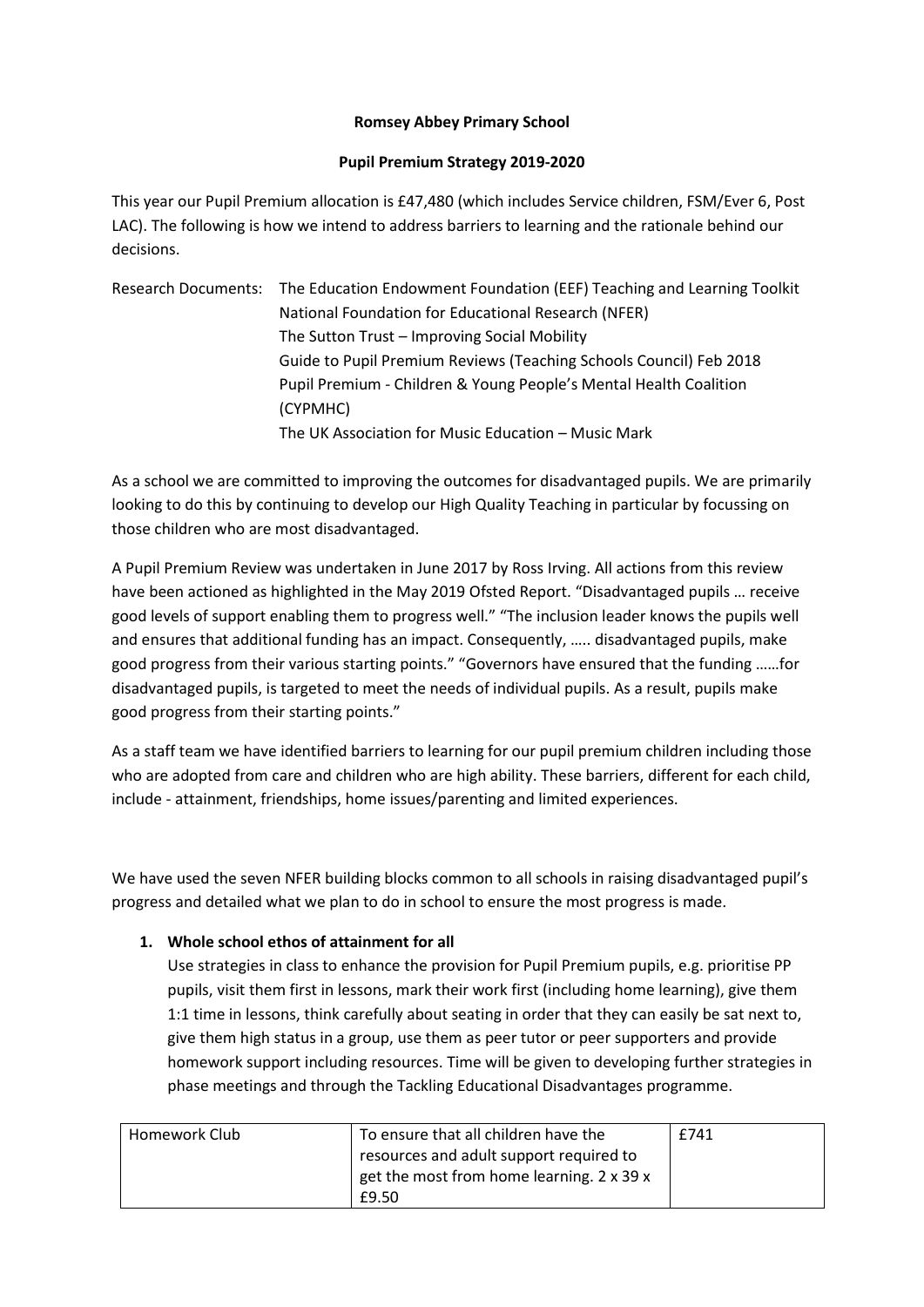| Cost of residential in Year 6 to<br>France (3 children) | To ensure all children have had quality<br>cultural experiences and the chance to<br>practice using a modern foreign language | £990      |
|---------------------------------------------------------|-------------------------------------------------------------------------------------------------------------------------------|-----------|
|                                                         | first hand.                                                                                                                   |           |
| Termly cultural and life                                | To ensure all children have the potential to                                                                                  | £1800     |
| experiences (40 children)                               | succeed by developing vocabulary and                                                                                          |           |
|                                                         | enhanced writing opportunities 40 x 3 x                                                                                       |           |
|                                                         | £15.                                                                                                                          |           |
|                                                         | Transport costs to ensure pupils can get to                                                                                   | £150      |
|                                                         | the whole school visit at Hilliers.                                                                                           |           |
| Stocked pencil case                                     | To ensure that all children have the                                                                                          | £1242     |
|                                                         | necessary equipment available for their                                                                                       |           |
|                                                         | learning and that no pupil is stigmatised.                                                                                    |           |
| Musical instrument lessons                              | At Romsey Abbey School we believe that                                                                                        | £3600     |
| from Year 3 upwards (Weekly                             | music should be accessible to all children.                                                                                   | 20 x £180 |
| lesson for 20 pupils)                                   | Our school is well known for its                                                                                              |           |
|                                                         | outstanding music provision; every pupil                                                                                      |           |
|                                                         | has weekly music lessons with a specialist                                                                                    |           |
|                                                         | music teacher. All pupils are encouraged                                                                                      |           |
|                                                         | to join our orchestra, the choir and take up                                                                                  |           |
|                                                         | an instrument at school. Each year we                                                                                         |           |
|                                                         | compete in Hampshire music festivals, any                                                                                     |           |
|                                                         | child can take part and we enjoy a great                                                                                      |           |
|                                                         | deal of success. Past pupils are regularly                                                                                    |           |
|                                                         | represented in county and national choirs                                                                                     |           |
|                                                         | and orchestras.                                                                                                               |           |
|                                                         | Parents and pupils will have a personal                                                                                       |           |
|                                                         | invite to music events to encourage them                                                                                      |           |
|                                                         | to attend.                                                                                                                    |           |
| Forest Schools teacher                                  | Provision for Year R or Year 1 for half a day                                                                                 | £1639     |
|                                                         | each week                                                                                                                     |           |
| Attendance at Parent's                                  | Parents to receive a personal call in the                                                                                     | £25       |
| evenings                                                | week prior to Parents' Evening in order for                                                                                   |           |
|                                                         | them to have advanced booking.                                                                                                |           |

2. **Addressing behaviour and attendance.** We have effective whole school behaviour strategies in place which children (through worship and class PHSE), staff (through INSET) and parents (through parent meetings) are all familiar with. We respond quickly to poor attendance through telephone calls, letters home and meetings with our Child and Family Support Worker. We have a system of rewards in place for good attendance (badges and certificates).

| <b>Boxall Profile behaviour</b><br>assessment tool | This will enable children with specific<br>behaviours to have their next steps<br>identified                                   | £50    |
|----------------------------------------------------|--------------------------------------------------------------------------------------------------------------------------------|--------|
| Child and Family Support<br>Worker                 | 9 hrs per week to meet and support<br>parents, deliver ELSA and run friendship<br>groups.                                      | £4,388 |
| <b>Breakfast Club</b>                              | We know that children learn best when<br>they have had a good breakfast. Sessions<br>for 10 identified children £4 per session | £3120  |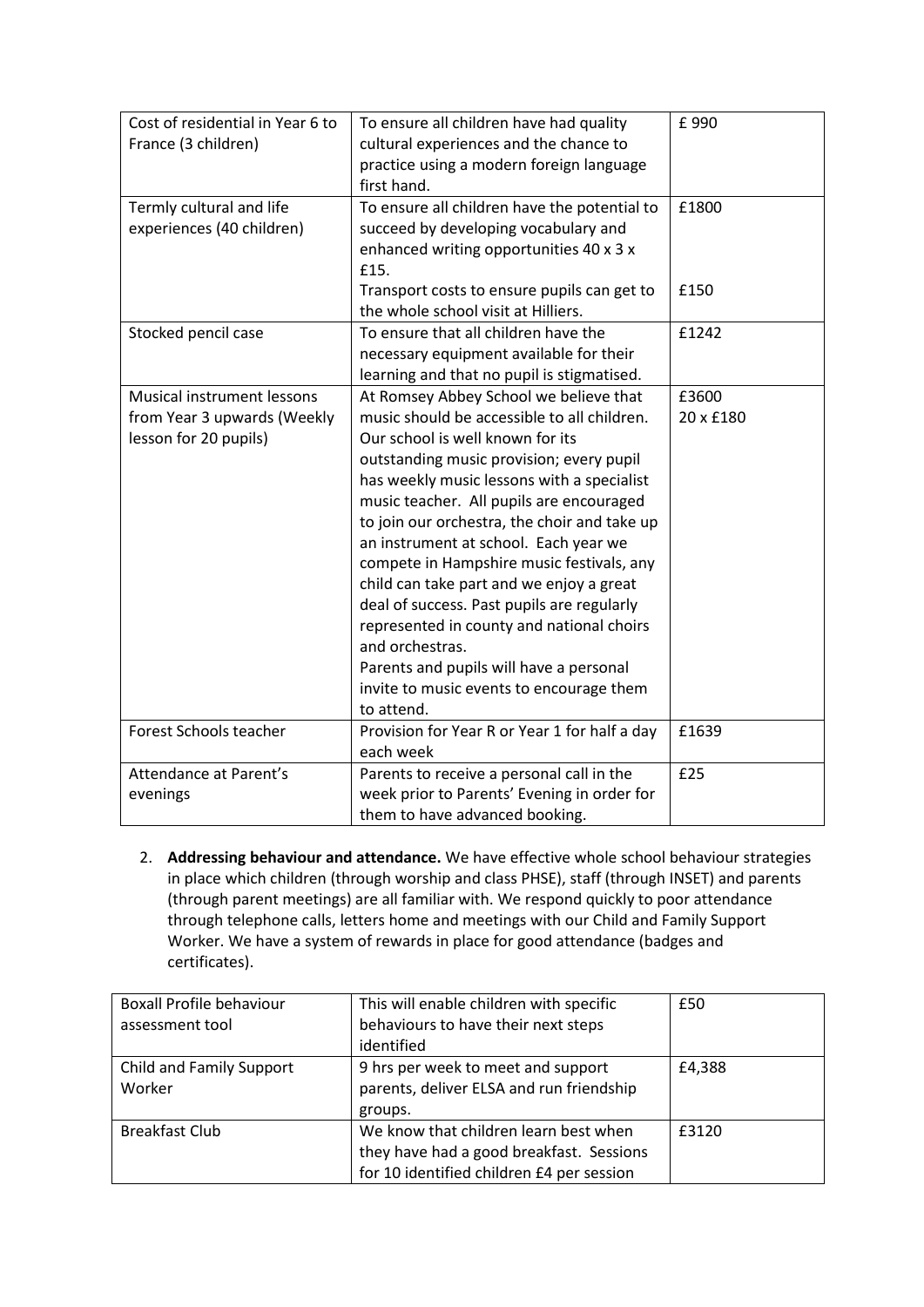| <b>After School Care</b> | Other children will benefit from the use of  | £1755       |
|--------------------------|----------------------------------------------|-------------|
|                          | the funding to enable them to attend our     |             |
|                          | after school club with trained play workers. |             |
|                          | Session per week for 5 identified children   |             |
| Early Help Referrals     | 1 day per half term                          | £514        |
| Attendance incentives    | Badges and certificates, lunch celebration   | £300        |
| Attendance officer       | 1 day per half term to analyse data and      | <b>f512</b> |
|                          | meet with parents                            |             |

3. The emphasis at Romsey Abbey Primary School is on '**High Quality Teaching'.** We are continually striving to improve this through our SIP, by setting high expectations that all children can achieve, through our use of non-negotiables within every classroom, by monitoring progress every six weeks at Pupil Progress meetings, through sharing good practice at phase and staff meetings and in collaboration with other local schools.

| TLR $(2a)$ | Coaching and mentoring of staff in | £2667 |
|------------|------------------------------------|-------|
|            | teaching and learning              |       |

4. We are committed to **meeting individual learning needs** by identifying the barriers and challenges each pupil faces and then by choosing the best strategies to help each pupil make the next step. This is evidenced every 6 weeks at pupil progress meeting. Some children with specific learning needs have additional individual support whereas other children receive group support.

| Inclusion Leader                  | $\frac{1}{2}$ day per week          | £3458  |
|-----------------------------------|-------------------------------------|--------|
| <b>External Provider</b>          | To carry out assessment assessments | £1610  |
| Mental Health and Wellbeing       | Mental Health and Wellbeing CPD     | £1525  |
| <b>Mental Health Leader</b>       | <b>Mental Health Provision CPD</b>  | £315   |
| <b>Recently Qualified Teacher</b> |                                     |        |
| Course x 2 and supply costs       |                                     |        |
| NPQSL supply costs                |                                     |        |
| <b>INSET Training Days</b>        |                                     | £1,500 |
| 04.09.19                          |                                     |        |
| 04.10.19                          |                                     |        |
| 07.10.19                          |                                     |        |
| ??.??.20                          |                                     |        |
| ????.20                           |                                     |        |

5. **Staff are effectively deployed.** Teachers are used to work with the most vulnerable children and teaching assistants are trained to support pupils learning.

| Pre-teaching afterschool | For Year 4, 5 and $6 - 3 \times 34$ hour per week | £1500 |
|--------------------------|---------------------------------------------------|-------|
| workshops                | for identified pupils. Teacher led                |       |
| Allocation of TA's       | Focus on our very youngest children (EYFS         | £9000 |
|                          | and Year 1) to ensure the best start to           |       |